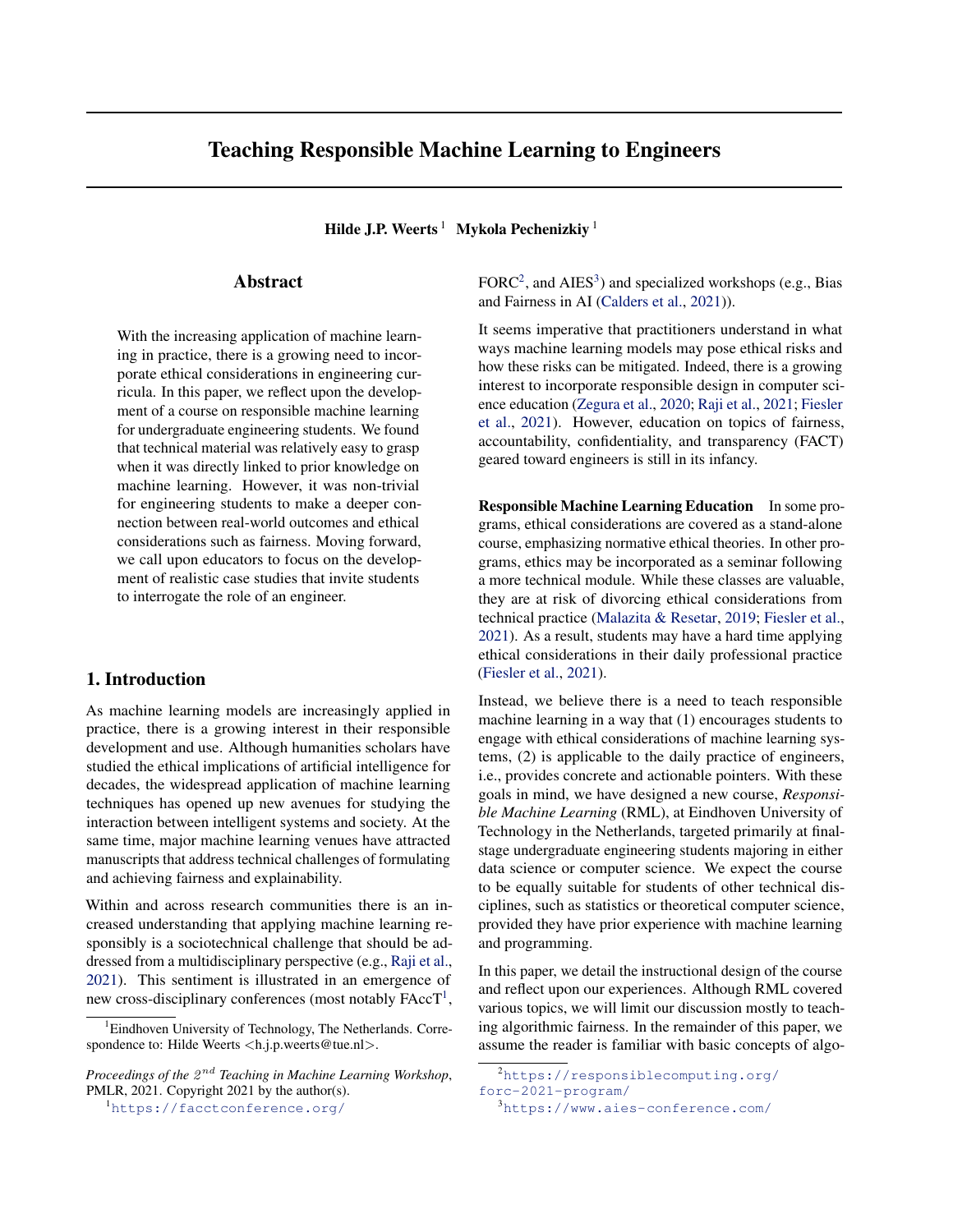<span id="page-1-0"></span>rithmic fairness (see e.g., [Chouldechova & Roth](#page-4-0) [\(2020\)](#page-4-0) for a recent survey).

Lessons Learned After the first course iteration, we found that technical material was relatively easy to grasp for our target audience when it was directly linked to prior knowledge on machine learning. In particular, we found toy examples, demos, and tutorials to be useful tools to foster student understanding.

However, we have also noticed that it was non-trivial for our students to make a deeper connection between realworld outcomes and algorithmic fairness. One of the main challenges in teaching RML was to simplify a complex topic to facilitate understanding, without reducing it to a narrow, technical perspective. To this end, realistic and concrete case studies as well as invited lectures were helpful.

Moving Forward Despite the raising level of public and academic discourse, high-quality educational resources suitable for undergraduate engineering students are scarce. Moving forward, we call upon educators to develop more realistic and concrete case studies, allowing engineering students to connect ethical considerations and technical decision-making in a more meaningful way.

**Outline** The remainder of this paper is structured as follows. In Section 2, we describe our course design and reflect upon our experiences. In Section [3,](#page-3-0) we sketch paths for future work.

## 2. Course Design

Following the principles of constructive alignment [\(Kan](#page-4-0)[dlbinder et al.,](#page-4-0) [2014\)](#page-4-0), our course design consists of three components: learning objectives, learning activities, and assessment. Due to COVID-19 restrictions, the course was taught fully online.

#### 2.1. Learning Objectives

RML is structured around four main themes: Fairness, Accountability, Confidentiality, and Transparency (FACT). Of these themes, fairness and transparency are covered most extensively. The learning objectives of the course were as follows.

*At the end of the course, students will be able to:*

1. *Evaluate and communicate trade-offs between (socio)technical desiderata of machine learning applications, taking into account diverse stakeholders' perspectives.*

2. *Explain technical and organizational strategies for advancing FACT throughout the machine learning development process.*

3. *Select and implement appropriate strategies for enhancing algorithmic fairness and interpretable/explainable machine learning.*

We would like to highlight a few aspects of these objectives. First of all, learning objective 1 emphasizes *communicating* trade-offs. Even well-intentioned practitioners can contribute to harmful technology through implicit design choices. By making trade-offs more explicit, they can be discussed with other stakeholders, fostering accountability. Second, learning objective 1 emphasizes engaging diverse *stakeholders*, the importance of which as been stressed previously by e.g., [Raji et al.](#page-5-0) [\(2021\)](#page-5-0). Third, learning objective 2 highlights how different strategies can be applied *throughout* the machine learning development process - not just as an afterthought. And finally, learning objective 3 requires students to *implement* technical evaluation and mitigation strategies, marrying ethical considerations with the daily practice of an engineer.

#### 2.2. Teaching Materials

We have found that high-quality teaching materials geared towards undergraduate engineering students are scarce. Although there exist several graduate-level courses that cover FACT topics in a research seminar format, we consider this format less suitable for undergraduate students. First of all, undergraduate students may not be able to fully grasp highly technical papers. Second, critical position papers typically assume a level of familiarity with the research field that cannot be expected from undergraduate students.

For RML, we have tried to fill this gap through the develop-ment of lectures, lecture notes [\(Weerts,](#page-5-0) [2021\)](#page-5-0), and tutorials<sup>4</sup>. Additionally, assigned reading included several chapters of [Barocas et al.](#page-4-0) [\(2019\)](#page-4-0) (an incomplete work in progress at the time) and [Kamiran et al.](#page-4-0) [\(2013a\)](#page-4-0).

### 2.2.1. SYLLABUS

We start the course with an introduction to a responsible machine learning process, structured around the CRISP-DM process model [\(Wirth & Hipp,](#page-5-0) [2000\)](#page-5-0). In accordance to learning objective 1, our introduction emphasizes the importance of the machine learning problem understanding stage. Is this the right problem to solve? Who are the stakeholders of the envisioned system? In particular, we exemplify different types of harm, structured against the moral values they go against (e.g., safety, fairness, transparency, autonomy).

The second module of the course revolves around fairness of machine learning algorithms and the challenges associated with this (learning objectives 2 and 3). We cover several fairness metrics and mitigation algorithms coined by the

<sup>4</sup>[https://github.com/hildeweerts/](https://github.com/hildeweerts/2IX30-Responsible-Data-Science) [2IX30-Responsible-Data-Science](https://github.com/hildeweerts/2IX30-Responsible-Data-Science)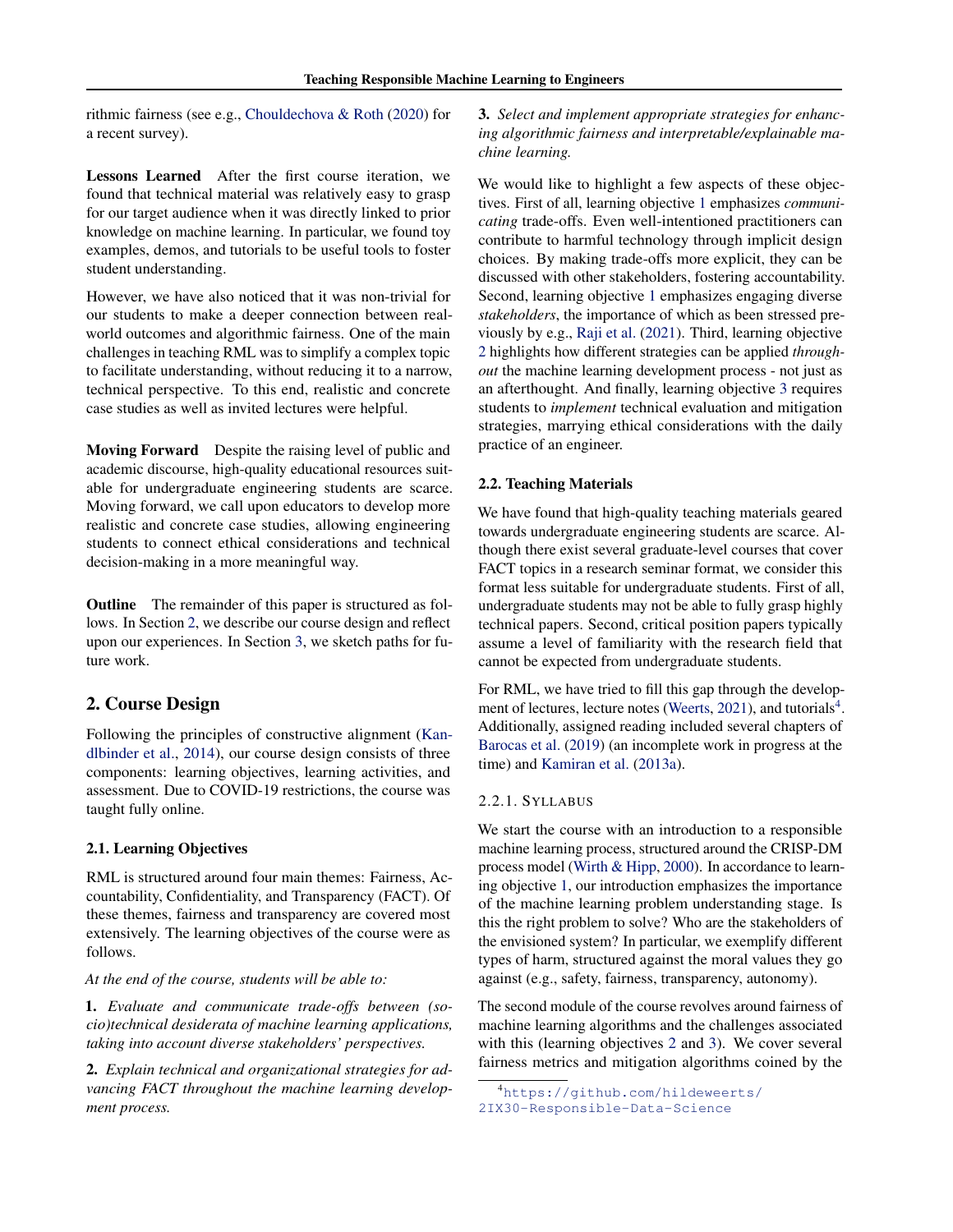machine learning community and discuss their limitations. To facilitate a deeper understanding of the relationship between fairness and technical design choices, we have also developed several tutorials in the form of Jupyter notebook [\(Kluyver et al.,](#page-4-0) [2016\)](#page-4-0), revolving around a case study of Propublica's analysis of COMPAS [\(Angwin et al.,](#page-4-0) [2016\)](#page-4-0) leveraging modules of the Python library Fairlearn [\(Bird](#page-4-0) [et al.,](#page-4-0) [2020\)](#page-4-0). Although these notebooks contain code, their primary purpose is to help students consider the applicability and limitations of fairness metrics and mitigation algorithms. Finally, invited lectures of both researchers and practitioners engaged students with contemporary research discussions and showcased challenges data scientists face in practice.

## 2.2.2. FAIRNESS AS AN OPTIMIZATION PROBLEM

We found that connecting fairness metrics and algorithms with prior knowledge on machine learning helped students to understand technical details. In particular, the usage of toy examples, demos, and code tutorials seemed to increase student understanding.

Many technical approaches aimed at achieving fairness can be framed as an optimization problem [\(Zafar et al.,](#page-5-0) [2019\)](#page-5-0). Through this lens, the goal is to maintain good predictive performance while satisfying fairness constraints. This can be achieved via several techniques including fairness-aware representation learning [\(Zemel et al.,](#page-5-0) [2013;](#page-5-0) [Hu et al.,](#page-4-0) [2020\)](#page-4-0), regularization, or post-processing of specific [\(Kamiran et al.,](#page-4-0) [2010\)](#page-4-0) or any [\(Hardt et al.,](#page-4-0) [2016\)](#page-4-0) trained models or model outputs. Mastering these topics becomes easier if a student has recently learned about concepts such as cost-sensitive learning. Similarly, prior understanding of trade-offs between predictive performance metrics (e.g., ROC-curve analysis) helps to better understand other trade-offs, such as a fairness-accuracy trade-off or conflicting notions of fairness.

We experienced difficulty in teaching counterfactual fairness [\(Kusner et al.,](#page-4-0) [2017\)](#page-4-0) in a compact way, as the majority of our students have not previously studied causal inference. However, exemplifying Simpson's paradox $<sup>5</sup>$  in the context</sup> of measuring and reasoning about group fairness, and introducing the notion of explainable discrimination [\(Kamiran](#page-4-0) [et al.,](#page-4-0) [2013b\)](#page-4-0) helped students to understand the limitations of purely statistical approaches and the need for taking a causal perspective.

#### 2.2.3. FAIRNESS AS A SOCIOTECHNICAL CHALLENGE

As we will expand upon in Section 2.3, it was non-trivial for students to connect technical design choices and realworld outcomes. As such, one of the main challenges in

developing teaching materials was to simplify a complex, sociotechnical challenge like fairness into something that can be understood by our target audience, without reducing it to a narrow, technical perspective.

For example, historical biases may be encoded in data, which can result in downstream allocation harms. While this is important to understand, reducing unfairness to "bias in, bias out" foregoes many more fundamental questions, such as whether a predictive model should exist at all. Similarly, after covering fairness metrics, an often-heard question is "which fairness metric should I use?". The answer to this question highly depends on the context of an application. To some extent, reducing the complexity of these challenges through general frameworks seems unavoidable, but risks only a surface-level student engagement with a context.

#### 2.3. Assessment

The assessment of RML consisted of three components, an individual assignment (20%), three quizzes (15%), and a final group project (65%). As most of our findings relate to the individual assignment and group project, we will limit our discussion to these.

#### 2.3.1. INDIVIDUAL ASSIGNMENT

Following the first module, students practiced identifying risks and balancing trade-offs of machine learning systems (learning objective [1\)](#page-1-0) in the form of an individual assignment. The assignment was inspired by [Zegura et al.](#page-5-0) [\(2020\)](#page-5-0), who developed two role playing activities in which students need to decide upon the deployment of a system. In RML, the individual assignment was in the form of an individual report covering two scenarios, complemented by two group discussions after which students could revise their report.

The group discussions served to practice communicating trade-offs and exchanging views with peers. As our target audience is generally not familiar with instructional formats involving group discussions, we provided students with a suggested timing, meeting roles, and discussion guidelines.

The majority of students appreciated the group discussion format, as it allowed them to gain new insights. This was reflected in their reports: most students were able to identify relevant stakeholders and high-level benefits and risks. However, students had more difficulty with the precise formulation of risks and mitigation strategies. For example, students would write that the system "should be fair for all patients" or "without bias against minority groups" without exemplifying what "fair" or "without bias" entailed in this specific scenario. Similarly, students sometimes had difficulty connecting RML design choices to the identified risks, reflected in ambiguous phrasing of how mitigation strategies might alleviate some of the risks.

<sup>5</sup> Simpson's paradox [\(Simpson,](#page-5-0) [1951\)](#page-5-0) is a phenomenon in which an association between two variables in a population disappears or reverses when it is analyzed within subgroups.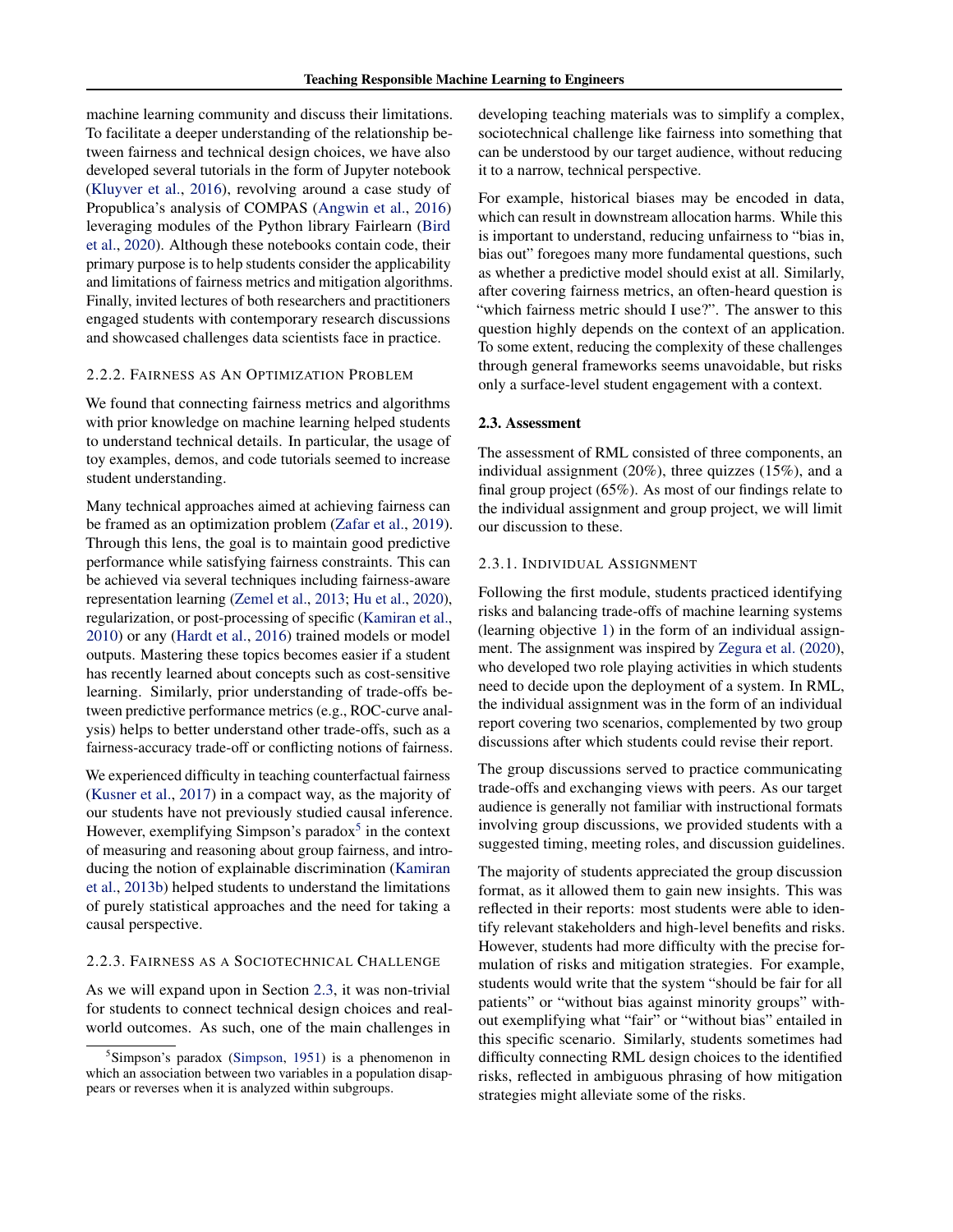#### <span id="page-3-0"></span>2.3.2. GROUP PROJECT

For the final assessment, we have taken a problem-based learning approach [\(De Graaf & Kolmos,](#page-4-0) [2003\)](#page-4-0). In teams of five, students went through all stages of the machine learning development process (except for deployment) and implemented techniques for enhancing fairness and explainability (learning objective [3\)](#page-1-0).

The development of a suitable project was highly non-trivial. We believe that developing a realistic prototype is crucial for students to fully appreciate the challenges of responsible design from the perspective of an engineer. As such, we set out to find a suitable real-world data set accompanied by a realistic scenario. Fairness assessments involve sensitive data, which made it challenging to find an external partner willing to collaborate in the context of undergraduate course work. Additionally, bench-marking data sets that are routinely used in fairness research often lack the necessary context (e.g., the UCI Adult data set) or relate to contested applications of machine learning (e.g., Propublica's COM-PAS data set, see [Bao et al.](#page-4-0) [\(2021\)](#page-4-0)).

Eventually, we settled upon the MIMIC-Extract data set [\(Wang et al.,](#page-5-0) [2020\)](#page-5-0), a partly preprocessed data set built upon the critical care database MIMIC-III [\(Johnson et al.,](#page-4-0) [2016\)](#page-4-0). The associated task was the development of an ICU mortality prediction model that could be used as decisionsupport tool for physicians. In the assignment, the tool was positioned as a potential alternative to the well-established Sequential Organ Failure Assessment (SOFA) scores.

By design, the assignment was relatively open-ended. Although the scenario hinted towards fairness and transparency, no explicit requirements were given. Instead, students were required to identify requirements through their analysis of the context. To emphasize the importance of the problem formulation, a large proportion of points was awarded to this part of the assignment (learning objective [1\)](#page-1-0). To teach the importance of fostering accountability, students were also required to fill out a data sheet [\(Gebru et al.,](#page-4-0) [2018\)](#page-4-0) and model card [\(Mitchell et al.,](#page-5-0) [2019\)](#page-5-0). Finally, students were asked to reflect upon their findings and (ethical) implications of limitations of their developed model.

In the course evaluation, some students indicated that they struggled with the open-ended nature and independent planning of the project. For future course iterations, we plan to provide more guidance regarding the planning and report. Nevertheless, we found that many students highly appreciated the project. Most groups were able to successfully apply various machine learning techniques, including fairness assessment and techniques for enhancing explainability. However, some groups were not able to articulate the relevance of these approaches precisely in the given context. For example, students were able to successfully compute a set of fairness metrics, but did not explain convincingly why the metrics were suitable for the problem at hand.

## 3. Moving Forward

With the design of RML, we set out to build a bridge between ethical and technical perspectives, in a way that speaks to engineers. In this paper, we have showcased our approach and reflected upon our experiences. However, much work remains to be done.

#### 3.1. Realistic Case Studies

Although there is an increasing number of examples that showcase how machine learning models can be harmful, it can be difficult for students to connect technical decisionmaking with ethical implications beyond surface-level observations. As such, we believe realistic, detailed, and concrete case studies are crucial to facilitate student learning.

However, it has proven difficult to develop these materials within the context of a single university course. Publicly available data sets often lack the required contextualization, such as a datasheet [\(Gebru et al.,](#page-4-0) [2018\)](#page-4-0) or a realistic use case. Some of these issues might be alleviated through the use of carefully crafted synthetic data. However, that would still not allow students to engage with stakeholders' perspectives in a meaningful way and instead leave them to rely on their own assumptions. One way forward would be to expand a case study not only with a description of the scenario, but also with direct input from (potentially fictional) stakeholders. For example, we could provide students with video-recorded or transcribed interviews.

#### 3.2. Interrogating the Role of an Engineer

Ethical development of machine learning is a sociotechnical challenge that cannot be solved by engineers alone. In our view, engineering students should not be expected to be well-versed in all these different disciplines. Instead, we believe it is important to show students the limitations of the computer science lens and present concrete approaches to invite other perspectives.

Therefore, we call on educators to develop more examples of multidisciplinary work that showcase the role of an engineer in relation to other actors. For example, [Raji et al.](#page-5-0) [\(2021\)](#page-5-0) suggest to develop frameworks to cooperate with peers from other disciplines and to engage with affected populations. At engineering universities, organizing team work with other disciplines can be impractical. A different way to reflect the importance of other disciplines in course work would be to give students the opportunity to consult external experts, possibly in the form of auxiliary materials that are only provided on demand.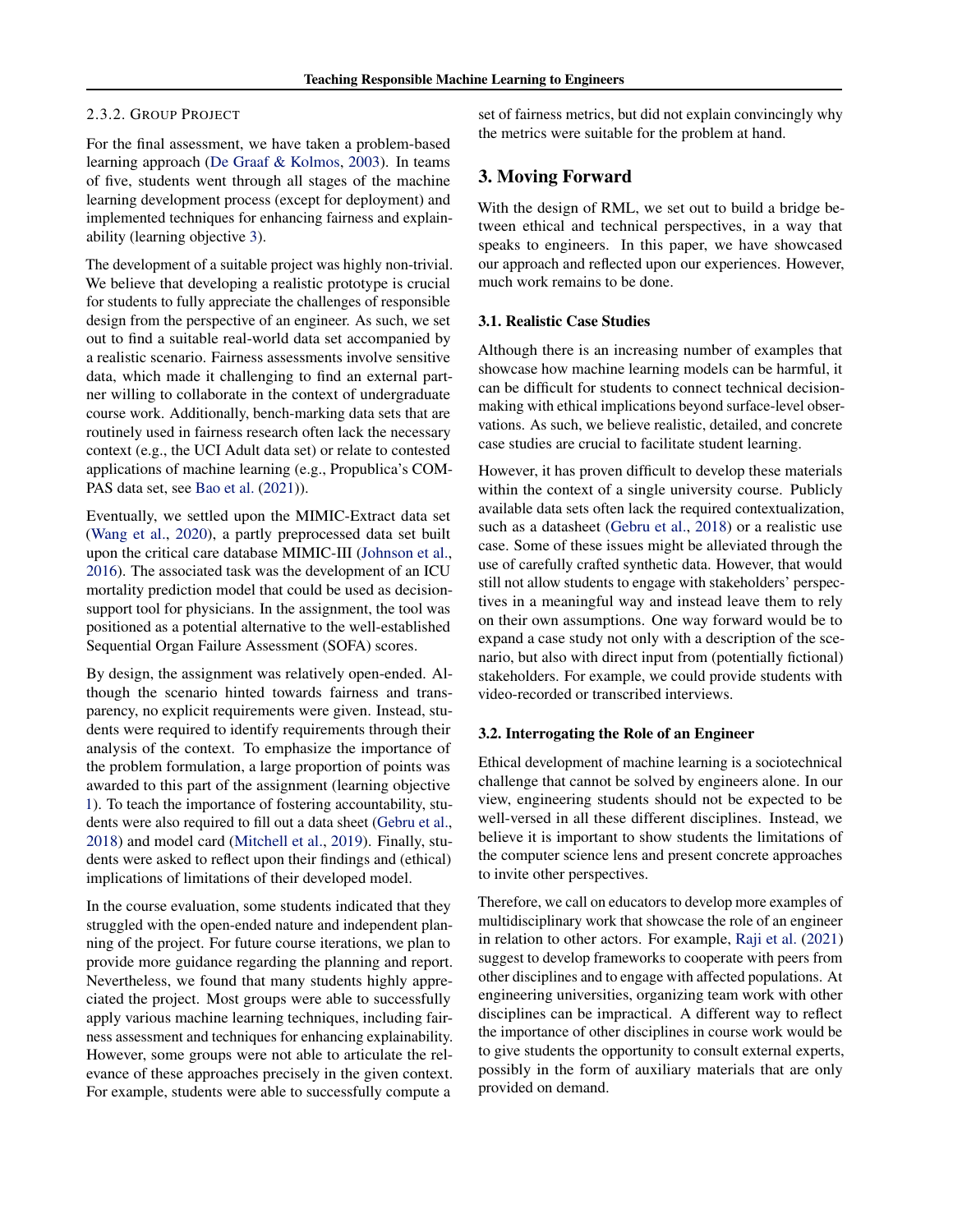## <span id="page-4-0"></span>References

- Angwin, J., Larson, J., Mattu, S., and Kirchner, L. Machine bias. *ProPublica, May*, 23(2016):139–159, 2016.
- Bao, M., Zhou, A., Zottola, S., Brubach, B., Desmarais, S., Horowitz, A., Lum, K., and Venkatasubramanian, S. It's compaslicated: The messy relationship between rai datasets and algorithmic fairness benchmarks, 2021.
- Barocas, S., Hardt, M., and Narayanan, A. *Fairness and Machine Learning*. fairmlbook.org, 2019. [http://](http://www.fairmlbook.org) [www.fairmlbook.org](http://www.fairmlbook.org).
- Bird, S., Dudík, M., Edgar, R., Horn, B., Lutz, R., Milan, V., Sameki, M., Wallach, H., and Walker, K. Fairlearn: A toolkit for assessing and improving fairness in AI. Technical Report MSR-TR-2020-32, Microsoft, May 2020.
- Calders, T., Ntoutsi, E., Pechenizkiy, M., Rosenhahn, B., and Ruggieri, S. Introduction to the special section on bias and fairness in AI. *SIGKDD Explor.*, 23(1):1–3, 2021. doi: 10.1145/3468507.3468509. URL [https:](https://doi.org/10.1145/3468507.3468509) [//doi.org/10.1145/3468507.3468509](https://doi.org/10.1145/3468507.3468509).
- Chouldechova, A. and Roth, A. A snapshot of the frontiers of fairness in machine learning. *Commun. ACM*, 63(5):82–89, April 2020. ISSN 0001-0782. doi: 10.1145/3376898. URL [https://doi.org/10.](https://doi.org/10.1145/3376898) [1145/3376898](https://doi.org/10.1145/3376898).
- De Graaf, E. and Kolmos, A. Characteristics of problembased learning. *International Journal of Engineering Education*, 19(5):657–662, 2003.
- Fiesler, C., Friske, M., Garrett, N., Muzny, F., Smith, J. J., and Zietz, J. *Integrating Ethics into Introductory Programming Classes*, pp. 1027–1033. Association for Computing Machinery, New York, NY, USA, 2021. ISBN 9781450380621. URL [https://doi.org/10.](https://doi.org/10.1145/3408877.3432510) [1145/3408877.3432510](https://doi.org/10.1145/3408877.3432510).
- Gebru, T., Morgenstern, J., Vecchione, B., Vaughan, J. W., Wallach, H., Daumé III, H., and Crawford, K. Datasheets for datasets. *arXiv preprint arXiv:1803.09010*, 2018.
- Hardt, M., Price, E., and Srebro, N. Equality of opportunity in supervised learning. In *Advances in Neural Information Processing Systems, NIPS 2016*, pp. 3315–3323, 2016.
- Hu, T., Iosifidis, V., Liao, W., Zhang, H., Yang, M. Y., Ntoutsi, E., and Rosenhahn, B. FairNN - conjoint learning of fair representations for fair decisions. In *Proceedings of the 23rd International Conference on Discovery Science, DS 2020*, volume 12323 of *LNCS*, pp. 581–595. Springer, 2020. doi: 10.1007/ 978-3-030-61527-7\ 38. URL [https://doi.org/](https://doi.org/10.1007/978-3-030-61527-7_38) [10.1007/978-3-030-61527-7\\_38](https://doi.org/10.1007/978-3-030-61527-7_38).
- Johnson, A. E. W., Pollard, T. J., Shen, L., Lehman, L.- W. H., Feng, M., Ghassemi, M., Moody, B., Szolovits, P., Celi, L. A., and Mark, R. G. Mimic-iii, a freely accessible critical care database. *Scientific data*, 3(1):1–9, 2016.
- Kamiran, F., Calders, T., and Pechenizkiy, M. Discrimination aware decision tree learning. In *Proceedings of the 10th IEEE International Conference on Data Mining, ICDM 2010*, pp. 869–874. IEEE Computer Society, 2010. doi: 10.1109/ICDM.2010.50. URL [https:](https://doi.org/10.1109/ICDM.2010.50) [//doi.org/10.1109/ICDM.2010.50](https://doi.org/10.1109/ICDM.2010.50).
- Kamiran, F., Calders, T., and Pechenizkiy, M. Techniques for discrimination-free predictive models. In Custers, B., Calders, T., Schermer, B. W., and Zarsky, T. Z. (eds.), *Discrimination and Privacy in the Information Society - Data Mining and Profiling in Large Databases*, volume 3 of *Studies in Applied Philosophy, Epistemology and Rational Ethics*, pp. 223–239. Springer, 2013a. doi: 10.1007/978-3-642-30487-3\12. URL [https://](https://doi.org/10.1007/978-3-642-30487-3_12) [doi.org/10.1007/978-3-642-30487-3\\_12](https://doi.org/10.1007/978-3-642-30487-3_12).
- Kamiran, F., Zliobaite, I., and Calders, T. Quantifying explainable discrimination and removing illegal discrimination in automated decision making. *Knowl. Inf. Syst.*, 35(3):613–644, 2013b. doi: 10.1007/ s10115-012-0584-8. URL [https://doi.org/10.](https://doi.org/10.1007/s10115-012-0584-8) [1007/s10115-012-0584-8](https://doi.org/10.1007/s10115-012-0584-8).
- Kandlbinder, P. et al. Constructive alignment in university teaching. *HERDSA News*, 36(3):5, 2014.
- Kluyver, T., Ragan-Kelley, B., Pérez, F., Granger, B., Bussonnier, M., Frederic, J., Kelley, K., Hamrick, J., Grout, J., Corlay, S., Ivanov, P., Avila, D., Abdalla, S., Willing, C., and development team, J. Jupyter notebooks – a publishing format for reproducible computational workflows. In Loizides, F. and Scmidt, B. (eds.), *Positioning and Power in Academic Publishing: Players, Agents and Agendas*, pp. 87–90. IOS Press, 2016. URL <https://eprints.soton.ac.uk/403913/>.
- Kusner, M. J., Loftus, J., Russell, C., and Silva, R. Counterfactual fairness. In Guyon, I., Luxburg, U. V., Bengio, S., Wallach, H., Fergus, R., Vishwanathan, S., and Garnett, R. (eds.), *Advances in Neural Information Processing Systems*, volume 30. Curran Associates, Inc., 2017. URL [https://proceedings.](https://proceedings.neurips.cc/paper/2017/file/a486cd07e4ac3d270571622f4f316ec5-Paper.pdf) [neurips.cc/paper/2017/file/](https://proceedings.neurips.cc/paper/2017/file/a486cd07e4ac3d270571622f4f316ec5-Paper.pdf) [a486cd07e4ac3d270571622f4f316ec5-Paper](https://proceedings.neurips.cc/paper/2017/file/a486cd07e4ac3d270571622f4f316ec5-Paper.pdf). [pdf](https://proceedings.neurips.cc/paper/2017/file/a486cd07e4ac3d270571622f4f316ec5-Paper.pdf).
- Malazita, J. W. and Resetar, K. Infrastructures of abstraction: how computer science education produces anti-political subjects. *Digital Creativity*, 30(4):300–312, 2019. doi: 10.1080/14626268.2019.1682616. URL [https://](https://doi.org/10.1080/14626268.2019.1682616) [doi.org/10.1080/14626268.2019.1682616](https://doi.org/10.1080/14626268.2019.1682616).